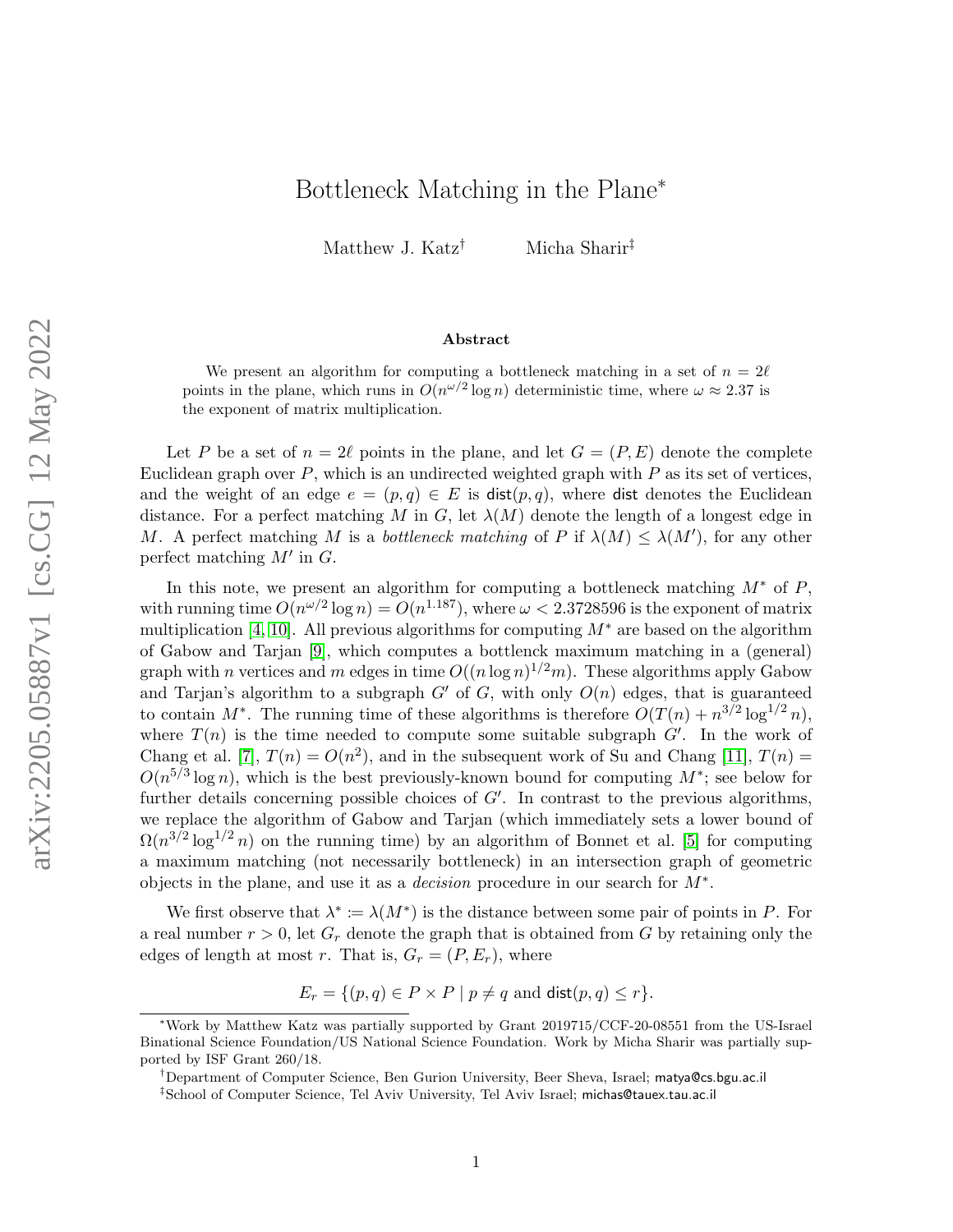$G_r$  is also the intersection graph of the set of disks of radius  $r/2$  centered at the points of P, and by suitably scaling the configuration, it is the *unit-disk graph* over  $P$  (see [\[8\]](#page-6-5)). Bonnet et al. [\[5\]](#page-6-4) presented an  $O(n^{\omega/2})$ -time algorithm for computing a maximum matching in  $G_r$ . Their algorithm can therefore also be used to determine whether  $G_r$  contains a perfect matching, which is the case if and only if the number of edges in the returned maximum matching is  $\ell$ . Let  $r^* > 0$  be the smallest value for which  $G_{r^*}$  contains a perfect matching. Then, by applying the algorithm of Bonnet et al. to  $G_{r^*}$ , we obtain a bottleneck matching  $M^*$  of P (with  $\lambda^* = r^*$ ).

Since  $r^*$  is the distance between some pair of points in  $P$ , we can perform a binary search in the (implicit) set of the  $\binom{n}{2}$  $\binom{n}{2}$  distances determined by pairs of points in P, using the algorithm of Bonnet et al. to resolve comparisons, thereby obtaining  $r^*$  and  $M^*$ . To perform the binary search, we use a distance selection algorithm (such as in [\[2\]](#page-5-1)), whose running time is  $O^*(n^{4/3})$  (where the  $O^*(\cdot)$  notation hides subpolynomial factors), to find the next distance to test. Since  $\omega/2 < 4/3$ , we obtain a bottleneck matching algorithm for  $n = 2\ell$  points in the plane with running time  $O<sup>*</sup>(n<sup>4/3</sup>)$ , which is already significantly faster than the best known such algorithm.

However, we can do better. If we are given a set  $D$  of  $m$  candidate distances that includes  $r^*$ , we can obtain, in total time  $O(m + n^{\omega/2} \log m)$ , a bottleneck matching of P, by performing a binary search in  $D$ . Our goal is, therefore, to find such a candidate set D of size  $m = O(n^{\omega/2})$  (in fact, our set will be of size  $O(n)$ ) that can also be generated efficiently. A natural choice of D is the set of lengths of a suitable subgraph  $G'$  of G that can be shown to contain a bottleneck matching of P.

Chang et al. [\[7\]](#page-6-2) proved that the 17-relative neighborhood graph of P, denoted as  $17RNG(P)$ , contains a bottleneck matching of P. This is a graph over P, where  $(p, q)$  is an edge if and only if the number of points of P whose distance from both p and q is smaller than  $dist(p, q)$ is at most 16. As shown in [\[7\]](#page-6-2), the number of edges in  $17RNG(P)$  is  $O(n)$ , so we could use the set of distances corresponding to these edges as our candidate set  $D$ . However, we do not know how to compute  $17RNG(P)$  efficiently. The best known algorithm for computing the kRNG, for any fixed integer k, of a set of n points, is due to Su and Chang  $[11]$ , and it runs in  $O(n^{5/3} \log n)$  time (with the constant of proportionality depending on k). This bound can be improved, using more recent range searching techniques,<sup>[1](#page-1-0)</sup> but it seems unlikely that such an improvement will be near the bound we are after.

Instead, we consider another graph, known as the 17-geographic neighborhood graph of P, denoted as  $17GNG(P)$ , which has also been studied in [\[7\]](#page-6-2) and is defined as follows. Partition the plane into six closed wedges  $W_1, \ldots, W_6$ , each with opening angle 60°, by the three lines through the origin with slopes  $0, \pm \sqrt{3}$ . The graph 17GNG(P) consists of all the edges  $(p, q) \in P \times P$ , with  $p \neq q$ , for which there exists  $1 \leq i \leq 6$  such that  $q \in p + W_i$ , where  $p + W_i$  is  $W_i$  translated by p, so that there are at most 16 points  $q' \in p + W_i$  with dist $(p, q') <$  dist $(p, q)$ . (When the slope of the line through p and q is in  $\{0, \pm\sqrt{3}\}$  there are two such wedges  $W_i$ .) See Figure [1](#page-2-0) for an illustration. As shown in [\[7\]](#page-6-2), 17GNG(P) is a supergraph of  $17RNG(P)$ , and the number of its edges is still  $O(n)$ . We show below that  $17GNG(P)$  can be computed in  $O(n \log^3 n)$  time. Once we have computed  $17GNG(P)$ , we perform a binary search on the set of distances corresponding to its edge set, as described above, to obtain  $M^*$ , in total time  $O(n^{\omega/2} \log n)$ .

<span id="page-1-0"></span><sup>&</sup>lt;sup>1</sup>The best improvement we have found runs in  $O^*(n^{7/5})$  time.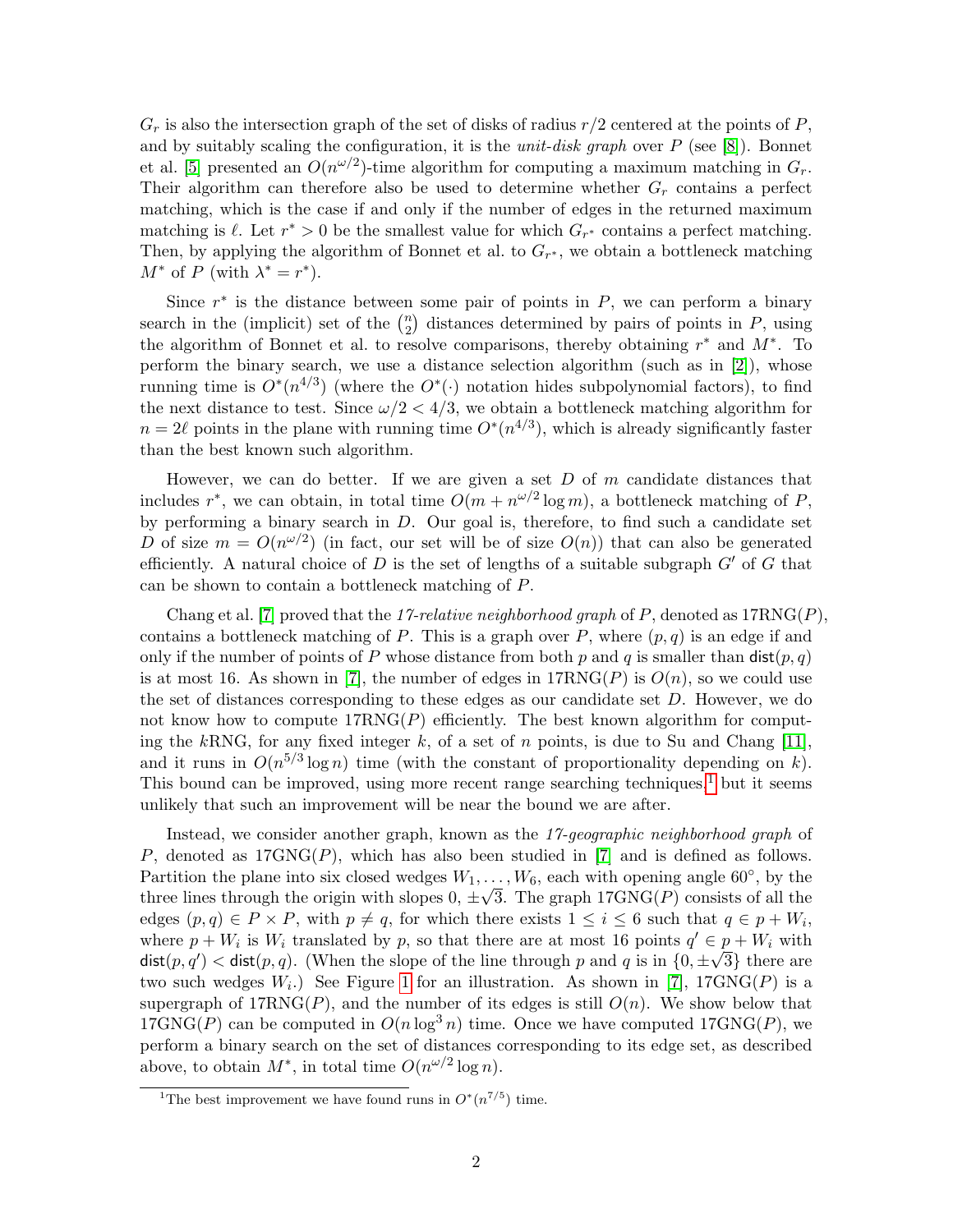Before continuing, we remark that there is actually no need to compute  $17GNG(P)$ . All we need is the set of lengths of its edges, over which we will run binary search to find  $M^*$ using the algorithm of [\[5\]](#page-6-4). Nevertheless, for the sake of completeness, and since this is a result of independent interest, we present an algorithm that actually constructs  $17GNG(P)$ efficiently. The algorithm is relatively simple when the points of  $P$  are in general position, but is somewhat more involved when this is not the case.



<span id="page-2-0"></span>Figure 1: The wedges  $p + W_1, \ldots, p + W_6$  and the edges that are added to  $2GNG(P)$  'due' to p.

Computing  $17GNG(P)$  in general position. Begin by assuming that P is in general position. Actually, the only condition that we require is that no three points form an isosceles triangle. Computing  $17GNG(P)$  in this case is relatively simple, since informally, the ranges that arise in computing  $17GNG(P)$  are wedges with fixed orientations of their bounding rays. In contrast, the ranges that arise in computing  $17RNG(P)$  are lenses formed by the intersection of two congruent disks, which are more expensive to process.

For each  $p \in P$ , we compute the set  $N_i^{17}(p)$ , for  $i = 1, \ldots, 6$ , which consists of the points that have at most 16 other points in  $P \cap (p+W_i)$  that are closer to p. When P is in general position, these are the 17 closest points to p in  $P \cap (p + W_i)$ , see Figure [1.](#page-2-0) However, when this is not the case,  $|N_i^{17}(p)|$  could be much larger, see Figure [2.](#page-3-0) (If  $|P \cap (p + W_i)| \leq 17$ , then  $N_i^{17}(p) = P \cap (p + W_i)$ .) We will later discuss the extension of the algorithm and analysis to degenerate situations.

We construct six similar data structures, where the  $i$ <sup>th</sup> structure is used to compute the collection of sets  $\{N_i^{17}(p) \mid p \in P\}$ . The *i*'th structure is an augmented two-level 'orthogonal' range searching structure, where each level stores the points of (suitable canonical subsets of) P in their order in the direction perpendicular to a bounding ray of  $W_i$ . For each node  $v$  in the second level of the structure, we compute the 17th-order Voronoi diagram  $\text{Vor}_{17}(Q_v)$  of  $Q_v$ , the canonical set of v, and store it at v as a point-location structure. (Recall that  $\text{Vor}_{17}(Q_v)$  partitions the plane into maximal regions, each with a fixed set of 17 closest sites.) The total size of the data structure is thus  $O(n \log^2 n)$ , and it can be computed in total time  $O(n \log^3 n)$ , where the Voronoi diagrams are computed by the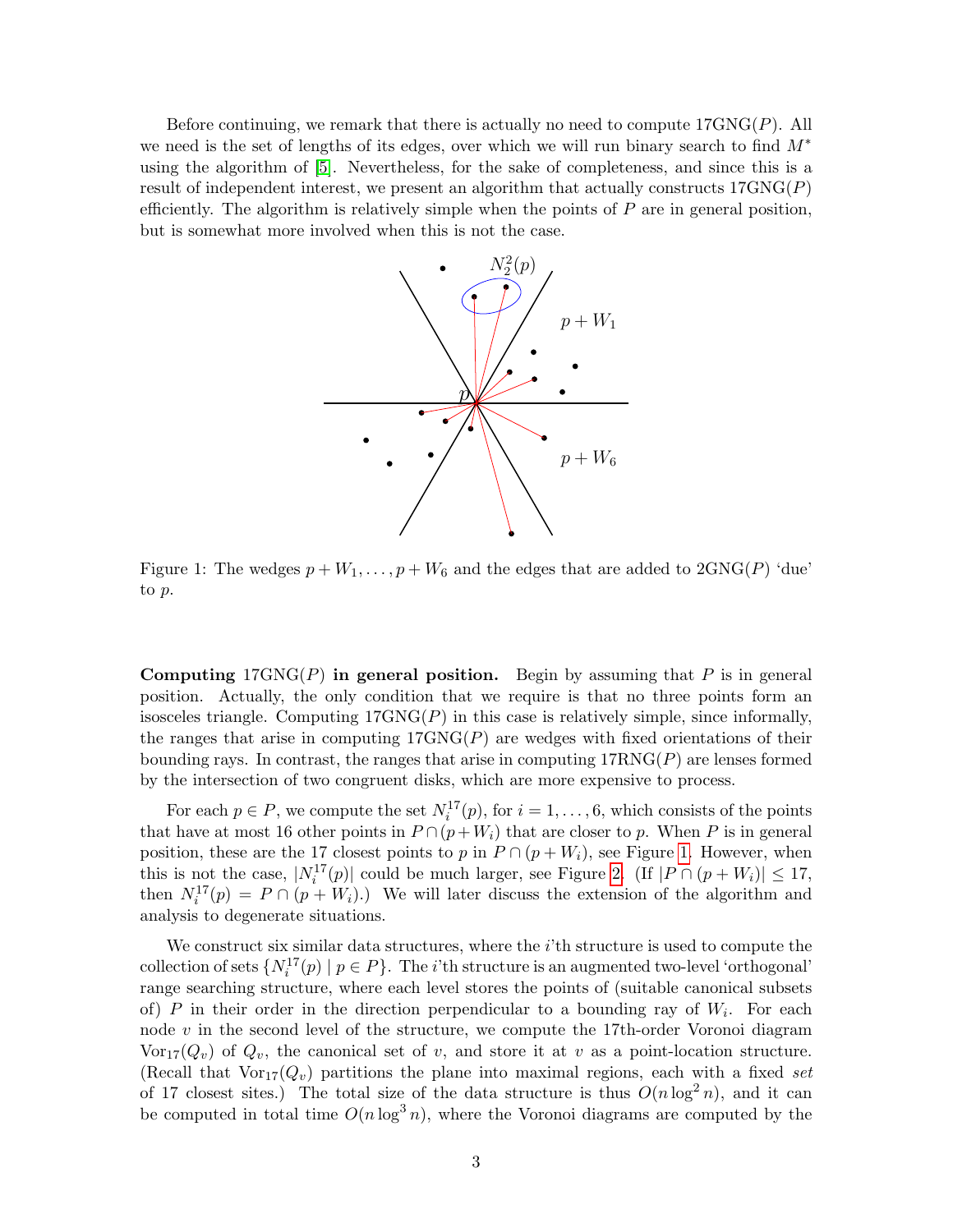algorithm of Chan and Tsakalidis [\[6\]](#page-6-6), which takes  $O(|Q_v| \log |Q_v|)$  deterministic time per diagram. (See also the earlier algorithm of Agarwal et al. [\[3\]](#page-5-2), which is randomized and slightly less efficient.) In fact, since 17 is a constant, we can compute the diagram in a simpler incremental manner, starting with the standard diagram and adding one index at a time. This also takes  $O(|Q_v| \log |Q_v|)$  time per diagram.



<span id="page-3-0"></span>Figure 2: When P is not in general position  $|N_i^2(p)|$  could be larger than 2. Here,  $|N_1^2(p)| =$ 2,  $|N_2^2(p)| = 5$ , and  $|N_3^2(p)| = 3$ .

Now, for each  $p \in P$ , we perform a query in the *i*'th structure to obtain the set  $N_i^{17}(p)$ . We initialize this set to be empty. We then identify the  $O(\log^2 n)$  second-level nodes, such that  $P \cap (p + W_i)$  is the disjoint union of their canonical sets. Next, we visit these nodes, one at a time, and at each node v we perform a query with p in  $\text{Vor}_{17}(Q_v)$ , and update  $N_i^{17}(p)$  accordingly, in constant time. A query thus takes  $O(\log^3 n)$  time for each  $p \in P$ , for a total of  $O(n \log^3 n)$  time. (The latter bound follows since, in general position, each set  $N_i^{17}(p)$  is of constant size (at most 17)). The overall output of this procedure is the desired graph  $17GNG(P)$ .

**Handling degeneracies.** When  $P$  is not in general position, some modifications are required. As already observed, in this case  $|N_i^{17}(p)|$  might be much larger than 17 (it could be even as large as  $n-1$ ), although the total number of edges in 17GNG(P) remains  $O(n)$  [\[7\]](#page-6-2). The problematic situation is when, for some  $p \in P$  and some  $1 \leq i \leq 6$ , and for some canonical set Q of  $P \cap (p+W_i)$ , there exists a large subset Q' of Q, all of whose points lie on a circle centered at  $p$ , with at most 16 points of  $Q$  inside the circle. In that case all points of  $Q'$  form with p potential edges of  $17GNG(P)$ , but to retain the aforementioned running time, we cannot afford to spend more than  $O(\log n)$  time while processing Q (when querying with p), unless they are indeed edges of  $17GNG(P)$ , in which case we may spend additional  $O(|Q'|)$  time. However, at this point we do not know whether they are edges of  $17GNG(P)$ , because other canonical sets might generate with p shorter edges that exclude the potentially numerous longest edges involving  $Q$  from the graph.<sup>[2](#page-3-1)</sup>

To address this issue, we modify the query with  $p$  in the *i*'th structure as follows. As before, we first identify the  $O(\log^2 n)$  second-level nodes of the structure, such that  $P \cap (p + W_i)$  is the disjoint union of their canonical sets. The next stage consists of two rounds, where in each round we process each of these  $O(\log^2 n)$  nodes. The sole purpose of the first round is to find the distances  $d_1 < d_2 < \cdots < d_k$ , where  $k \leq 17$ , between p and the

<span id="page-3-1"></span><sup>&</sup>lt;sup>2</sup>This issue disappears if we only maintain the lengths of the edges of  $17GNG(P)$ , as all these longest edges have the same length.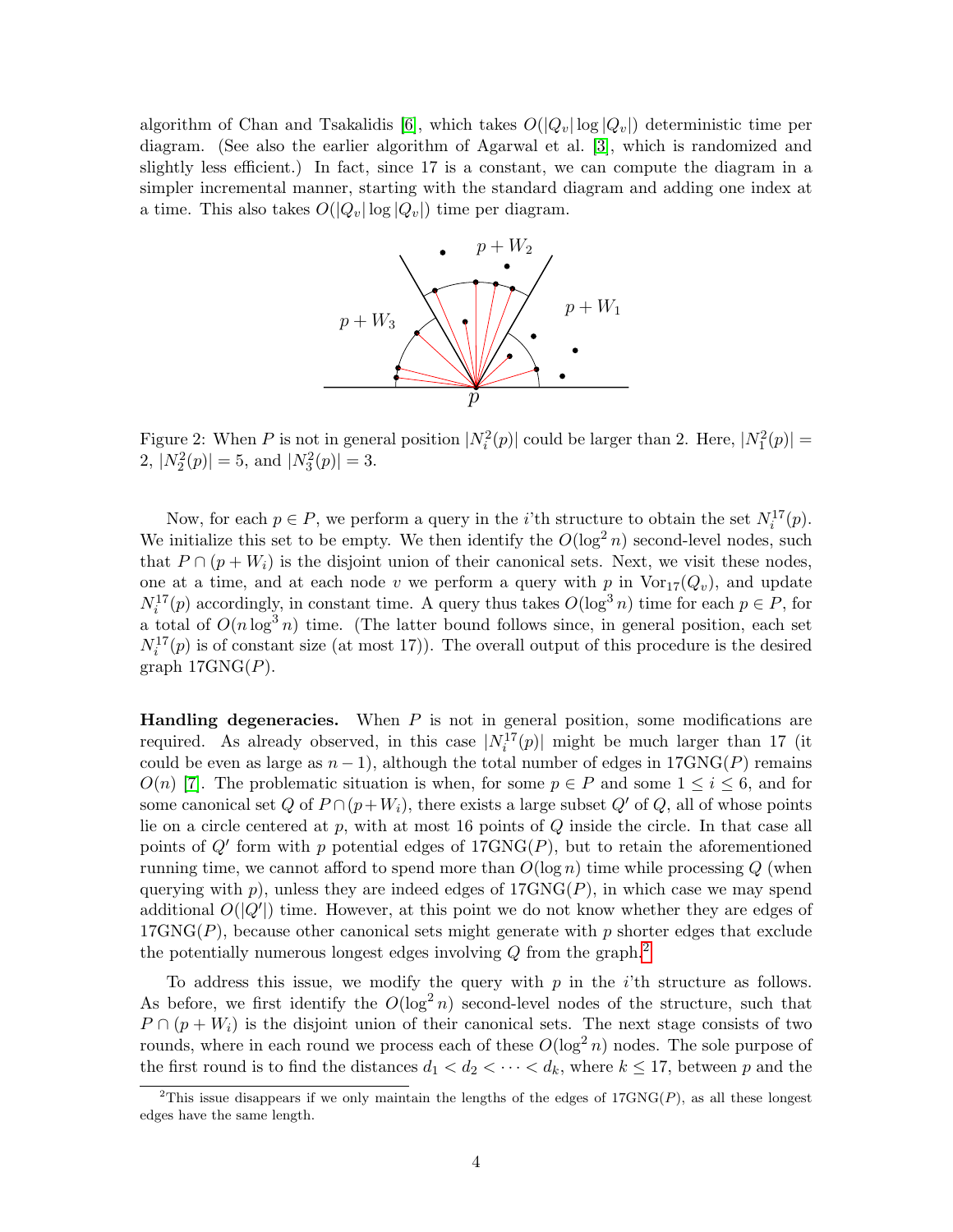17 closest points to p among the points in  $P \cap (p + W_i)$ . (We write  $k \leq 17$ , since the same distance may be attained by several points.) More precisely, if we were to sort the points in  $P \cap (p + W_i)$  by their distance from p, resolving ties arbitrarily, then  $d_1, \ldots, d_k$  would be the distinct distances corresponding to the first 17 points in the sequence. We now describe how to implement the first round in total  $O(\log^3 n)$  time, for each fixed p and i, that is, in overall  $O(n \log^3 n)$  time.

We use the following notation. For a (two-dimensional open) cell C of  $\text{Vor}_{17}(Q_v)$ , for some second-level node v, denote by  $P(C)$  the set of the (uniquely defined) 17 closest points of  $Q_v$  to any point in C. Moreover, for any point p in the closure of C, put  $d_p(C)$  =  $\max\{\textsf{dist}(p,q) \mid q \in P(C)\}.$ 

For fixed p and i, we maintain a sorted sequence  $A = A_{p,i}$  of the 17 closest points to p among the points of  $P \cap (p + W_i)$  that were encountered so far; initially A is empty. (Ties are broken arbitrarily, and we limit the length of A to 17 even when there are additional points, not in  $A$ , whose distance from  $p$  is equal to that between  $p$  and the last point in A.) At each second-level node v of the structure, we locate p in  $\text{Vor}_{17}(Q_v)$ , and proceed as follows. Let C be a cell of the diagram such that p lies in the closure of C (the cell is not unique when  $p$  lies on an edge or is a vertex of the diagram). Obtaining  $C$  from the point location query is straightforward in all cases, and takes constant time. We update A (or initialize it, if v is the first visited node) by examining the points in  $P(C)$ . Specifically, we sort the set  $P(C)$  by distance to p, and either copy the resulting sequence into A, when v is the first processed node, or otherwise merge it with A, retaining only the first 17 elements.

Put  $\Delta_{p,i} = \{\text{dist}(p,q) \mid q \in A\}$ , and note that  $|\Delta_{p,i}| \leq 17$ , where a strict inequality is possible. We have:

**Lemma.** After processing all the  $O(\log^2 n)$  canonical sets that form  $P \cap (p + W_i)$ ,  $\Delta_{p,i}$  is the set of distances between p and the 17 closest points to p in  $P \cap (p + W_i)$ .

**Proof.** We argue, by induction, that after processing some of the canonical sets,  $\Delta_{p,i}$  is the set of distances between  $p$  and the 17 closest points to  $p$  in the union of these sets. The claim holds trivially initially, so assume that it holds just before processing some canonical set Q.

Let C be the cell of  $\text{Vor}_{17}(Q)$  that is obtained from the point location query, so p lies in the closure of  $C$ . The claim is easy to argue when  $p$  lies in the interior of  $C$ , so the interesting case is when  $p \in \partial C$ . We observe that in this case, if C' is any other cell that contains p (necessarily on its boundary) then  $d_p(C') = d_p(C)$  and

$$
P(C')\setminus\{q\in P(C')\mid \mathsf{dist}(p,q)
$$

This follows directly from the definition of the diagram, since otherwise, either  $P(C)$  or  $P(C')$  (or both) would not be the correct answer to the query with p. In other words, in this case it does not matter which of the cells that are adjacent to p we use to update A. This property implies that the invariant is preserved after processing Q, and it therefore completes the induction step in this case too.  $\Box$ 

In the second round,<sup>[3](#page-4-0)</sup> we iterate again over all points  $p$  and indices  $i$ . For a fixed pair p and i, we retrieve the  $O(\log^2 n)$  canonical sets that form  $P \cap (p + W_i)$ . For each of these

<span id="page-4-0"></span><sup>&</sup>lt;sup>3</sup>The second round is not needed if we are interested only in the lengths of the edges of 17GNG(P).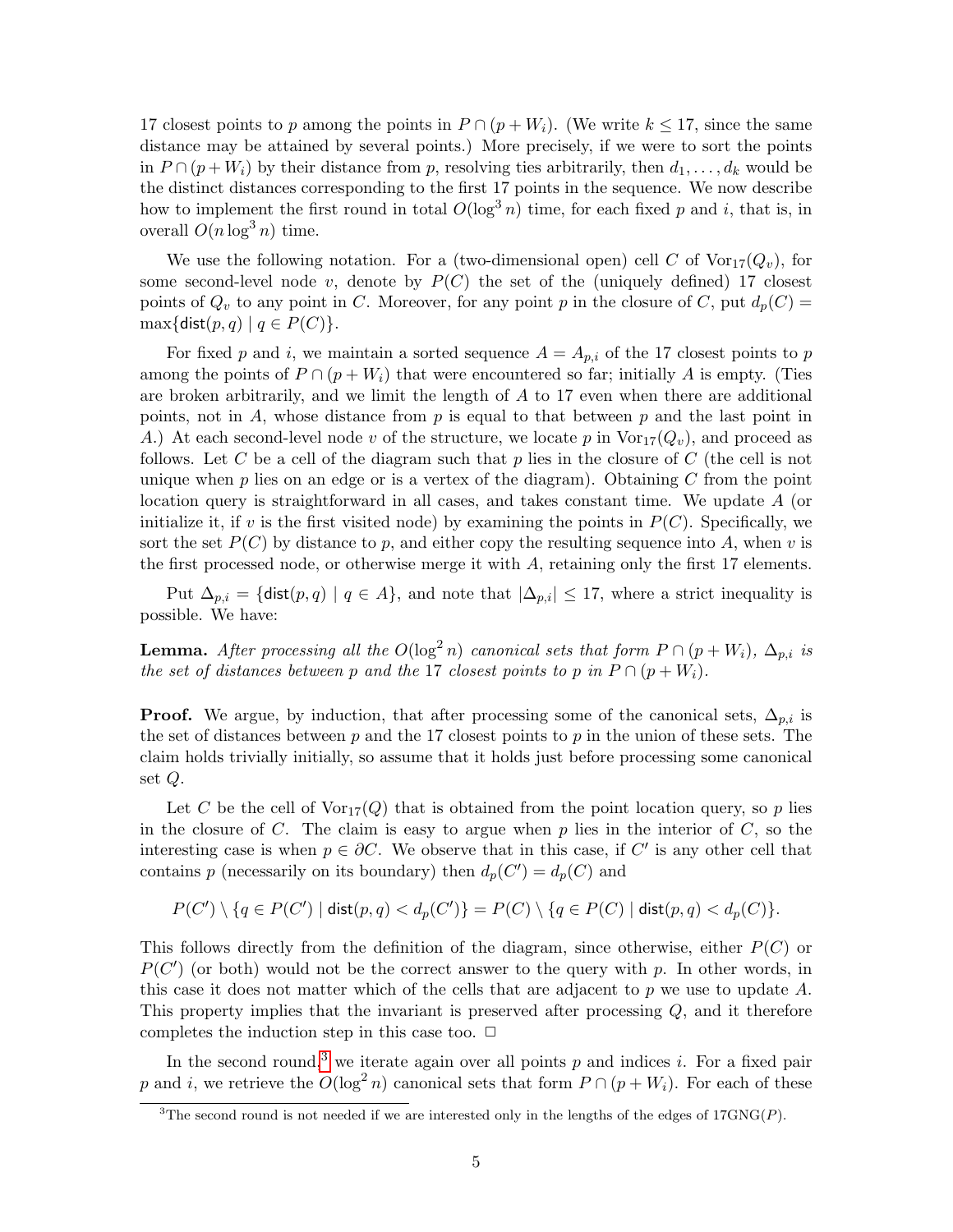sets Q, we locate p in  $\text{Vor}_{17}(Q)$  and compute  $d_p(C)$  in constant time, for some (single) cell C of the diagram whose closure contains  $p$  (recall that this value is independent of C). We then compute the set  $\Delta_{p,i}(C)$  of distances between p and the points of  $P(C)$  that belong to  $\Delta_{p,i}$ , i.e.,  $\Delta_{p,i}(C) = \{d \in \Delta_{p,i} \mid d = \text{dist}(p.q) \text{ for some } q \in P(C)\}.$  Two cases can arise:

(i)  $d_p(C) \notin \Delta_{p,i}(C)$ . In this case the subset  $P_p(C)$  of  $P(C)$  of the points whose distances to p are in  $\Delta_{p,i}(C)$  is independent of the cell C (as long as C contains p in its closure). We then simply find  $P_p(C)$  and add to 17GNG(P) all the (at most 16) edges  $(p, q)$  for  $q \in P_p(C)$ .

(ii)  $d_p(C) \in \Delta_{p,i}(C)$ . In this case we iterate over all the cells C incident to p, and add all the edges  $(p, q)$ , for  $q \in \bigcup_C P(C)$ . This does not affect the asymptotic bound on the running time: if there are k such cells, we process  $O(k)$  points but add  $\Theta(k)$  edges to  $17GNG(P)$ , as is easily checked. (If p is adjacent to k cells then there are k points in Q at distance  $d_p(C)$ from p, and all of them form with p edges of  $17GNG(P)$ .

By applying this procedure to each  $p$  and i and to each corresponding canonical set  $Q$ , we obtain the desired graph  $17GNG(P)$ .

**Wrapping it up.** We have shown that one can compute  $17GNG(P)$  in  $O(n \log^3 n)$  time. Having computed  $17GNG(P)$ , we continue as before, running a binary search over its  $O(n)$ edge lengths, using the algorithm of Bonnet et al. [\[5\]](#page-6-4) to guide the search. In summary, we obtain:

**Theorem.** A bottleneck matching of a set of  $n = 2\ell$  points in the plane can be computed in  $O(n^{\omega/2} \log n)$  deterministic time.

Abu-Affash et al. [\[1\]](#page-5-3) presented an algorithm that, given a perfect matching  $M$  of  $P$ , returns in  $O(n \log n)$  time a non-crossing perfect matching N of P, such that  $\lambda(N) \leq$  $2\sqrt{10\lambda(M)}$ . We thus obtain:

**Corollary.** A non-crossing perfect matching N of a set of  $n = 2\ell$  points in the plane with  $\lambda(N) \leq 2\sqrt{10} \lambda^*$  can be computed in  $O(n^{\omega/2} \log n)$  deterministic time, where  $\lambda^*$  is the length of a longest edge in a bottleneck matching of P.

## References

- <span id="page-5-3"></span>[1] A. K. Abu-Affash, P. Carmi, M. J. Katz and Y. Trabelsi, Bottleneck non-crossing matching in the plane, Comput. Geom. 47 (2014), 447–457.
- <span id="page-5-1"></span>[2] P. K. Agarwal, B. Aronov, M. Sharir and S. Suri, Selecting distances in the plane, Algorithmica 9 (1993), 495–514.
- <span id="page-5-2"></span>[3] P. K. Agarwal, M. de Berg, J. Matoušek and O. Schwarzkopf, Constructing levels in arrangements and higher-order Voronoi diagrams, SIAM J. Comput. 27 (1998), 654–667.
- <span id="page-5-0"></span>[4] J. Alman and V. Vassilevska Williams, A refined laser method and faster matrix multiplication, Proc. ACM-SIAM Sympos. on Discrete Algorithms (SODA), 2021, 522–539.